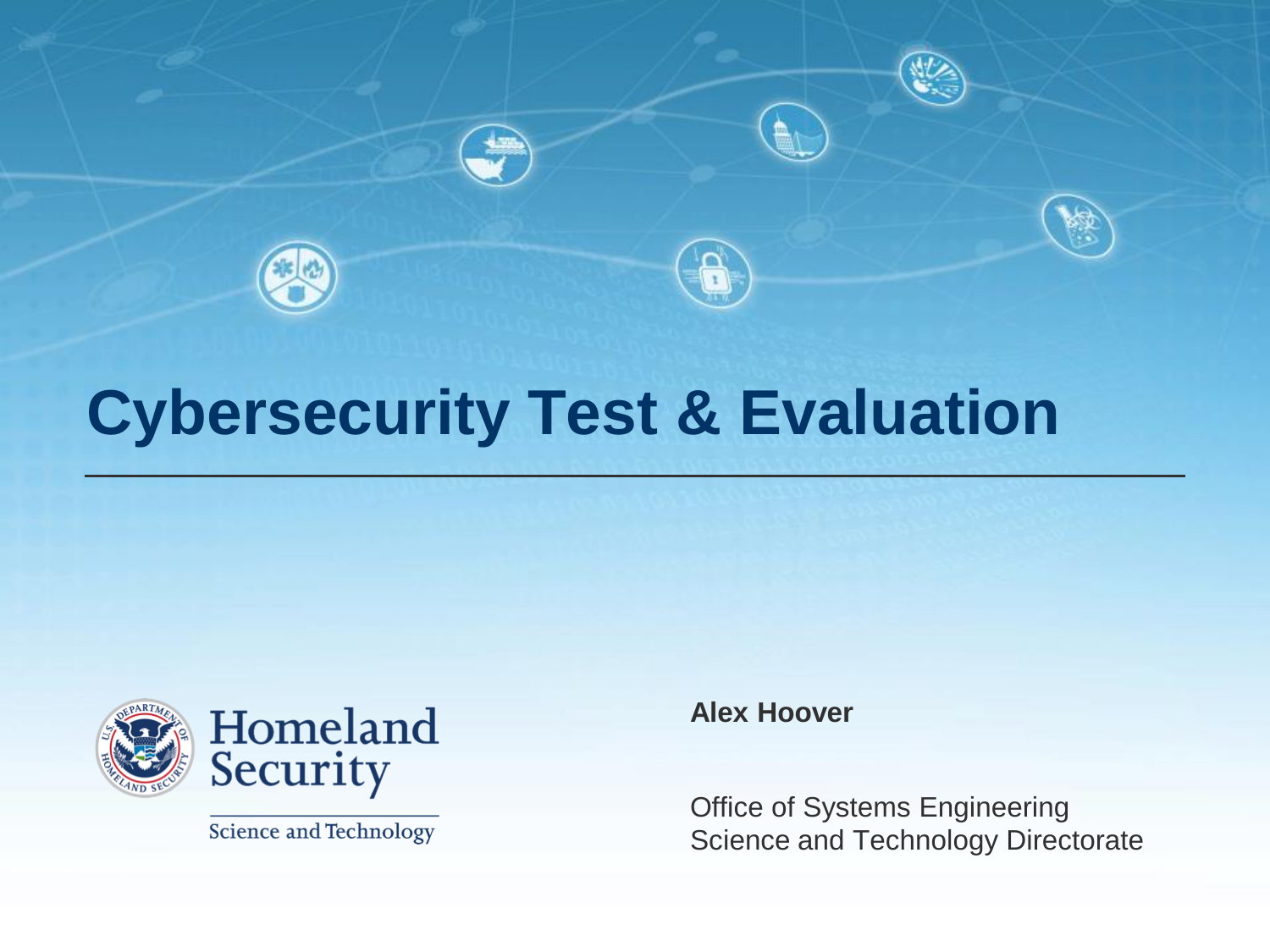## **Cybersecurity in T&E**



 $1010^{10}$ 

Science and Technology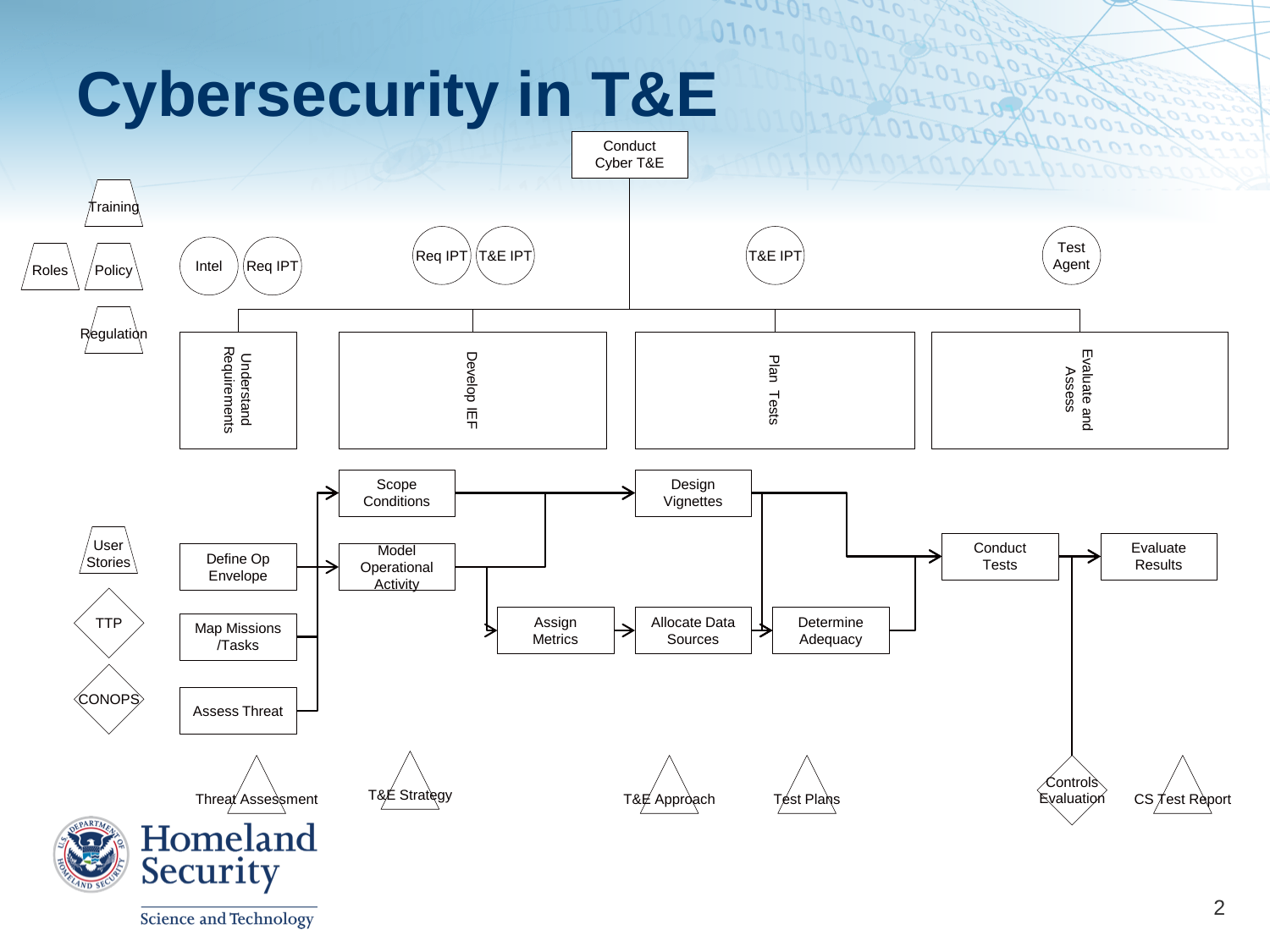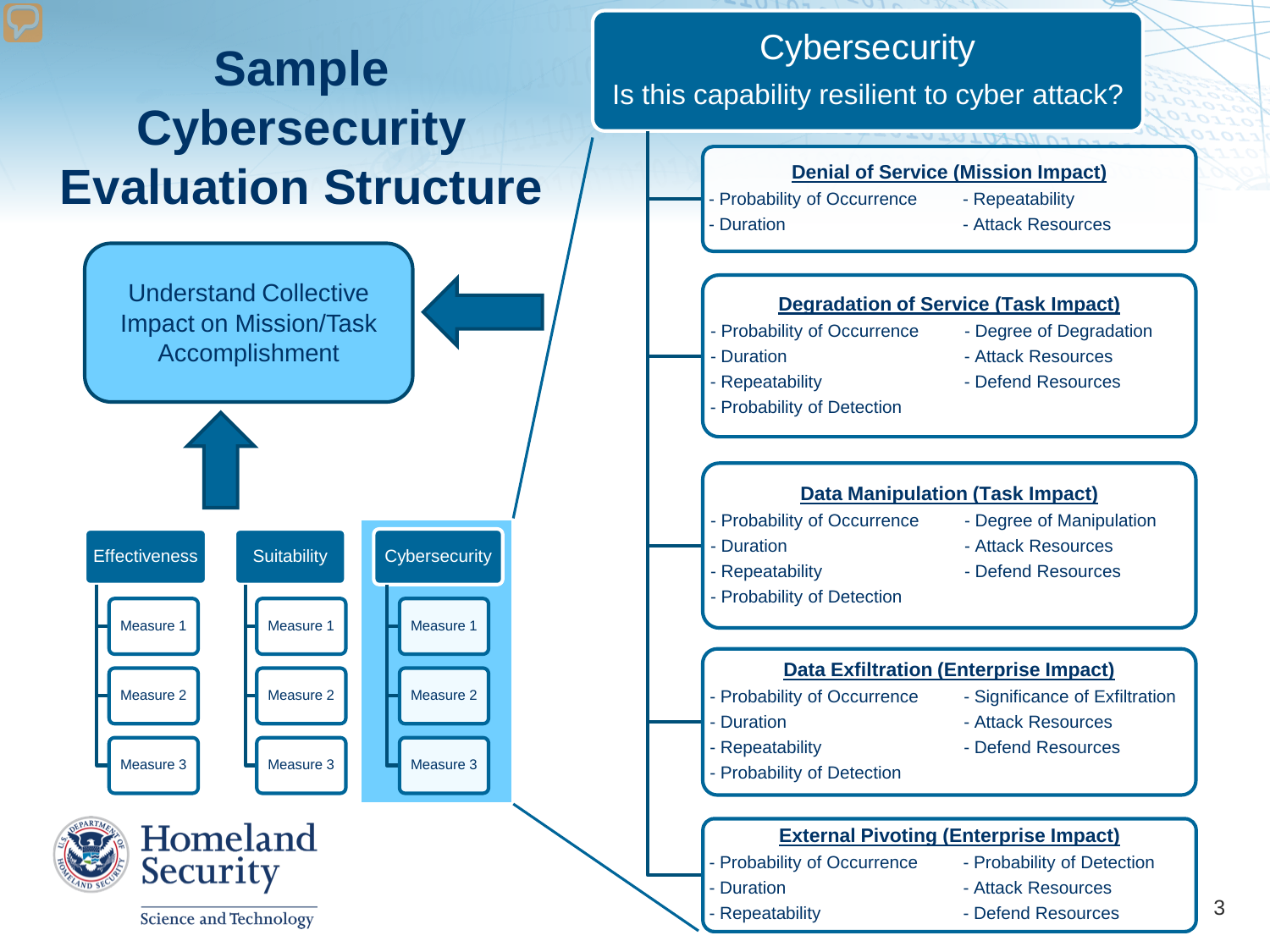## **Capabilities**

|                   |                                             | <b>Minimal</b>                                                                                                                                                                                   | <b>Limited</b>                                                                                                                                                                                | <b>Moderate</b>                                                                                                                                                                                       | <b>Advanced</b>                                                                                                                                                                                      |
|-------------------|---------------------------------------------|--------------------------------------------------------------------------------------------------------------------------------------------------------------------------------------------------|-----------------------------------------------------------------------------------------------------------------------------------------------------------------------------------------------|-------------------------------------------------------------------------------------------------------------------------------------------------------------------------------------------------------|------------------------------------------------------------------------------------------------------------------------------------------------------------------------------------------------------|
| edge<br>Knowl     | <b>General Systems</b>                      | Home market hardware,<br>networks and, general-<br>purpose languages. Basic<br>user OS and applications.<br>Public cryptography/<br>authentication. Public exploits<br>of known vulnerabilities. | Common hardware, firmware, and<br>defensive devices. Enterprise<br>network and OS. Industry data<br>protocols. 0-day exploits of less<br>common/more vulnerable software,<br>custom software. | Custom hardware, embedded<br>systems, and less common<br>network/protocols, specialized<br>firmware. Biometric-based<br>authentication. 0-day exploits of<br>more common/less vulnerable<br>software. | Classified systems, platforms, and<br>software. Cross-domain devices,<br>cryptography and associated hardware.<br>0-day exploits of restricted government<br>systems and industrial control systems. |
|                   | <b>Target Network and</b><br><b>Systems</b> | Information found from<br>commonly available open<br>sources or from external<br>reconnaissance of target<br>organization.                                                                       | Knowledge of network and system<br>specifications and type/configuration<br>of host-based defenses equivalent<br>to an authorized user in the target<br>environment.                          | Knowledge of network and<br>system specifications and<br>type/configuration of networked<br>defenses equivalent to an<br>authorized administrator in the<br>target environment.                       | Knowledge of network and system<br>specifications and defenses equivalent<br>to an authorized domain administrator in<br>the target environment.                                                     |
|                   | <b>Target Operations</b>                    | Information found from<br>commonly available open<br>sources or from external<br>reconnaissance of target<br>organization.                                                                       | Knowledge from more specialized<br>literature or equivalent to prior<br>experience with target operations,<br>including key information or<br>supporting systems.                             | Knowledge equivalent to<br>substantial prior experience with<br>target operations, including work<br>flow and sub-task objectives.                                                                    | Knowledge of current target operations<br>equivalent to an experienced authorized<br>operator.                                                                                                       |
| <u>Slool</u>      | Hardware                                    | Inexpensive home market<br>hardware.                                                                                                                                                             | Hard-ware, clusters, costing<br>\$10,000s or dozens of man hours.                                                                                                                             | Hardware costing \$100,000s or<br>hundreds of man hours.                                                                                                                                              | Custom hardware costing \$1,000,000s<br>or thousands of man hours.                                                                                                                                   |
|                   | Software                                    | Freeware and inexpensive<br>commercial tools.                                                                                                                                                    | Commercial software.                                                                                                                                                                          | Custom software, polymorphic<br>malware, rootkits.                                                                                                                                                    | Custom software, firmware-resident<br>malware.                                                                                                                                                       |
|                   | Infrastructure                              | Access through publically<br>available infrastructure.                                                                                                                                           | Direct control of leveraged public<br>infrastructure.                                                                                                                                         | Covert remote access tools and<br>loggers.                                                                                                                                                            | Covert close access.                                                                                                                                                                                 |
| <b>Operations</b> | Planning                                    | Opportunistic actions, no<br>planning.                                                                                                                                                           | Intent and short-range plans formed<br>on-the-fly as needed.                                                                                                                                  | Organizes one or more<br>operations with specific target<br>systems and associated effects<br>on target organization                                                                                  | Organizes multiple operations against<br>separate targets, synchronizing timing,<br>accesses, and planned second-order<br>effects                                                                    |
|                   | <b>Procedures</b>                           | No demonstrated stealth, non-Countermeasures for common<br>attribution or efficient use of<br>resources                                                                                          | defensive systems. Non-attribution.<br>Efficiency in use of resources<br>consistent with intent.                                                                                              | Advanced and custom non-<br>attribution tools. Efficiency in use<br>of resources consistent with<br>intent                                                                                            | High degree of control of defensive<br>infrastructure. Non-attribution, false flag<br>operations. Efficiency in use of resources<br>consistent with intent                                           |
|                   | Persistence                                 | Intermittent, directed activity.                                                                                                                                                                 | Gradual, low level passive<br>operations.                                                                                                                                                     | Repeated active operations.                                                                                                                                                                           | 24/7 monitoring and control of offensive<br>capabilities.                                                                                                                                            |